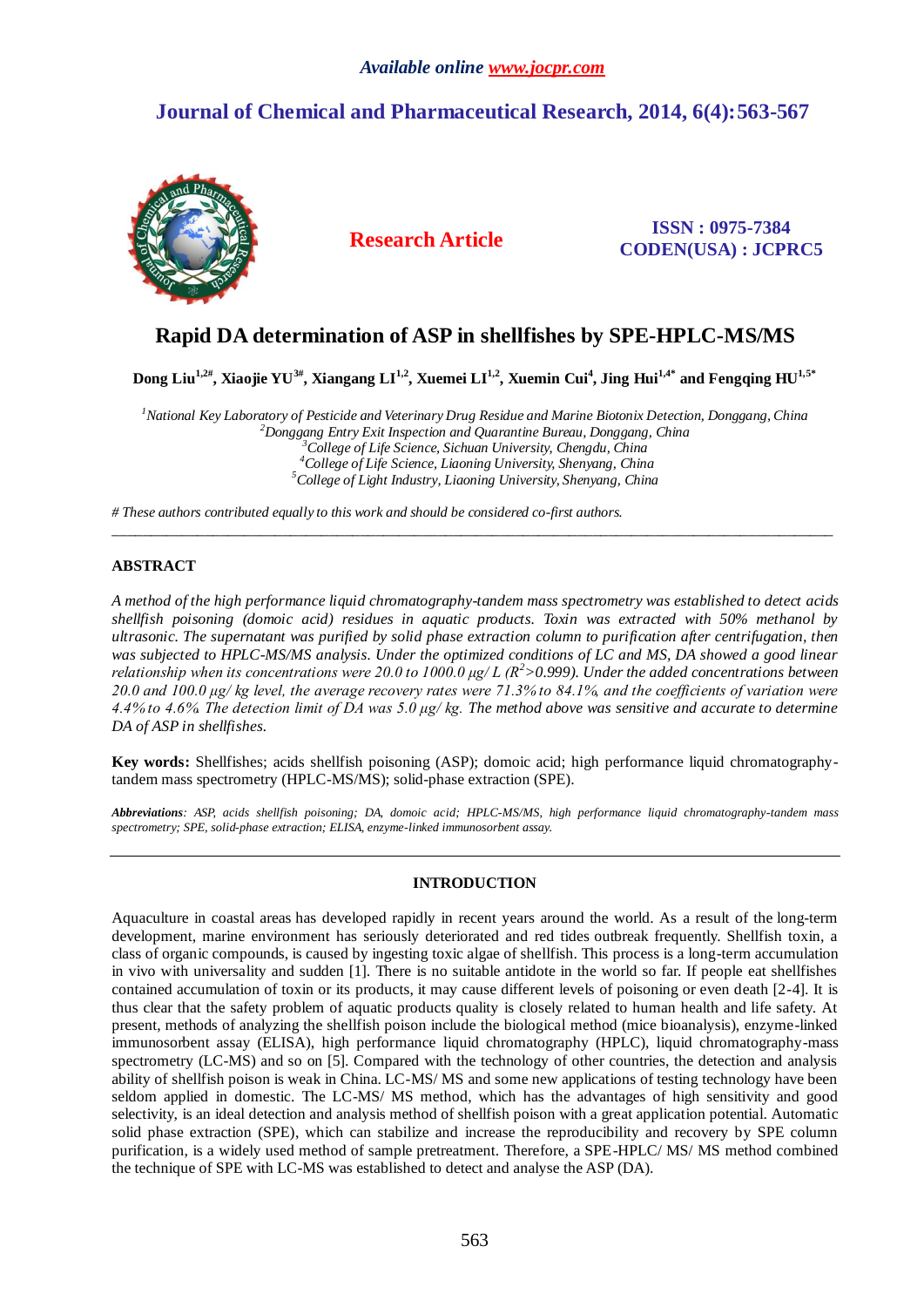### **EXPERIMENTAL SECTION**

*\_\_\_\_\_\_\_\_\_\_\_\_\_\_\_\_\_\_\_\_\_\_\_\_\_\_\_\_\_\_\_\_\_\_\_\_\_\_\_\_\_\_\_\_\_\_\_\_\_\_\_\_\_\_\_\_\_\_\_\_\_\_\_\_\_\_\_\_\_\_\_\_\_\_\_\_\_\_*

1.1 Instrument, equipments and materials.

Instrument and equipments. Triple tandem quadrupole mass spectrometer (Agilent 6410B, Agilent company, Santa Clara, USA) equipped with electrospray ion source (ESI) and liquid chromatograph was supplied by Agilent company (Agilent 1200SL, Agilent company, Santa Clara, USA). Automatic solid-phase extraction apparatus (Rapid Trace II type, Caliper company, Tampa Bay, USA). Ultrasonic cleaning machine [\(KQ5200DA](http://www.canytec.com.cn/product_detail.aspx?product_id=10823) type, Shanghai Precision Instrument Co., Ltd., Shanghai, China). Preparation system of ultrapure water (Synergy ultrapure water system Synergy type, Millipore, Massachusetts, USA).Supelclean LC-SAX solid phase extraction column (SUPELCO company, Bellefonte, USA).

Materials. Materials were shellfish samples in our lab (frozen boiled vacuum Short Necked Clams. - 20°C) cryopreservation).ASP standard was Domoic Acid purchased from International research council of Canada with the molecular formula of  $C_15H_2NO_6$ , the molecular weight of 311.3 g/ mol, and the concentration of 327.1  $\pm$  6.8 umoles/  $L(20<sup>o</sup>C)$ .

Formic acid, acetone, methanol were purchased from Fisher company (chromatographically pure, Fisher company, Roanoke, USA). Acetonitrile was purchased from Waters company (chromatographically pure, Waters company, Milford Massachusetts, USA). Water of this experiment was ultrapure water (Synergy ultrapure water system Synergy type, Millipore, Massachusetts, USA).

### 1.2 Analysis conditions

1.2.1 Chromatographic analysis conditions. Agilent XDB-C18 column (1.8 μm, 4.6 mm×50 mm). Sample room temperature was  $4^{\circ}$ C. Column temperature was  $25^{\circ}$ C. Injection volume was  $20 \mu$ L. Mobile phase A was ultrapure water containing 0.1% formic acid, B was acetonitrile. Elution method was isocratic elution, A/B (60/40, V/V). Flow rate was 0.2 mL/ min.

1.2.2 Mass spectrometry conditions. Electrospray ion source (ESI), positive ion (ESI<sup>+</sup>) ionization and Multiple reaction monitoring (MRM) mode were used. Ion source temperature was 350 °C. Atomization gas pressure was 30 psi (Table 1).

## **Table 1 The parameters of MRM**

|                               |       |          |     | Analyte Parent ion/ amu Daughter ion/ amu Dwell time/ msec Collision Gas energy/ eV Fragmentor/ V |    |  |  |
|-------------------------------|-------|----------|-----|---------------------------------------------------------------------------------------------------|----|--|--|
|                               | 312.3 | .60.8    | 200 |                                                                                                   | 20 |  |  |
|                               |       | $265.7*$ | 200 |                                                                                                   | 20 |  |  |
| Note: * quantify daughter ion |       |          |     |                                                                                                   |    |  |  |

#### 1.3. Extraction and purification of samples

1.3.1 Extraction conditions of samples. Shellfish products were decorticated. 100.0 g of the edible shellfish organization was taken to be centrifuged at 1000 r/ min for 5 min. Then 2.0 g of the samples was taken in 50 mL centrifuge tube. After 2 min of vortex shock with 5 mL 50% methanol-water solution, the samples was subjected to ultrasonic extraction for 10 min, and was centrifuged at 4000 r/ min for 10 min subsequently [6]. Repeat the above operation with 5 mL 50% methanol-water solution. The supernatant was prepared to be enriched and purified with solid-phase extraction apparatus.

1.3.2 Purification conditions of samples. Rapid Trace II Automatic solid phase extraction apparatus parameters (Table 2).

# **Table 2 Parameters of SPE**

| Step         | Solvent                            | Volume /mL | Flow rate $/(mL/mn)$ |
|--------------|------------------------------------|------------|----------------------|
|              | MeOH                               | 6.0        | 1.5                  |
| Activation   | H <sub>2</sub> O                   | 3.0        | 1.5                  |
|              | 50% MeOH-H <sub>2</sub> O          | 3.0        | 1.5                  |
|              |                                    | 5.5        | 1.0                  |
| Loading      | supernatant                        | 5.5        | 1.0                  |
| Elution      | 50% Aceton-H <sub>2</sub> O        | 5.0        | 1.0                  |
| Collection   |                                    | 1.5        | 0.8                  |
|              | 0.1 M formic acid aqueous solution | 1.5        | 0.8                  |
| Wash program | H <sub>2</sub> O                   | 6.0        | 6.0                  |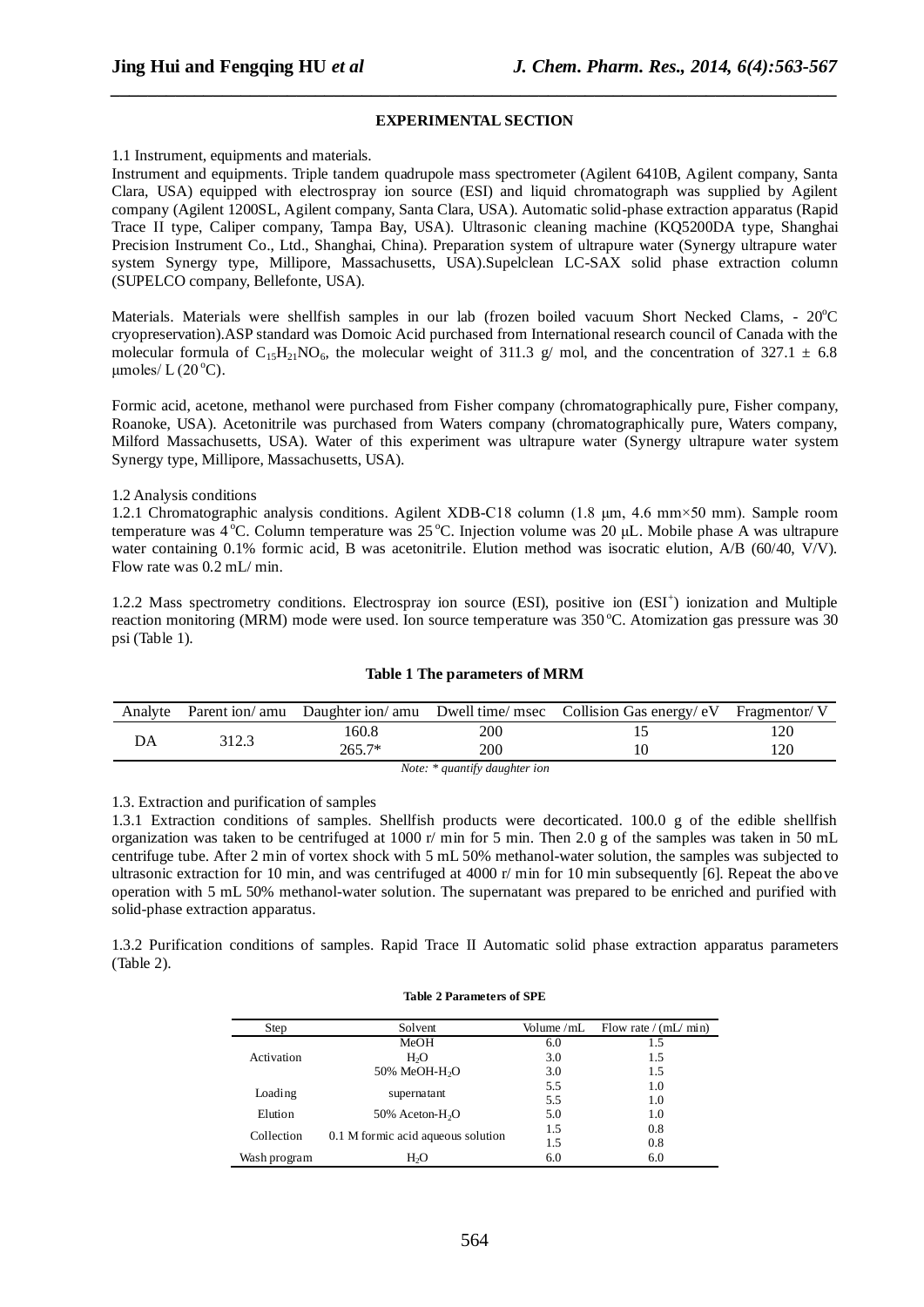First, methyl alcohol, water and 50% methanol-water solution were successively used to preprocess the Supelclean LC-SAX solid phase extraction column[7,8]. Then the supernatant was added and eluted with 10% acetone aqueous solution. At last it was eluted with 0.1% formic acid aqueous solution. Eluent was directly passed through 0.25 μm millipore filter, then the filtrate was analyzed by HPLC-MS/MS.

*\_\_\_\_\_\_\_\_\_\_\_\_\_\_\_\_\_\_\_\_\_\_\_\_\_\_\_\_\_\_\_\_\_\_\_\_\_\_\_\_\_\_\_\_\_\_\_\_\_\_\_\_\_\_\_\_\_\_\_\_\_\_\_\_\_\_\_\_\_\_\_\_\_\_\_\_\_\_*

#### **RESULTS AND DISCUSSION**

2.1 Selection and optimization of extraction solvent. Something such as the lipid in shellfishes was also extracted while extracting DA, so that it could affect the detection limit and recovery of this method[9]. Therefore, it has significant meaningful to select and optimize extraction solvent. 50% methanol-water solution, acetone and 50% acetonitrile-water solution were selected as DA extraction solvent. Comparing the extraction effect, repeated experiments showed that the average recovery rate of 50% methanol-water was 78.6%, the average recovery rate of acetone was 65.9%, the average recovery rate of 50% acetone-water was 68.1%. So 50% methanol-water as extraction solvent had the highest recovery rate of DA. Considered the solvent of DA standard is methanol, therefore, 50% methanol-water solution was used as extraction solvent (Fig. 1).



**Fig 1. Chromatograms for the extration solvent of (a)acetone, (b)50% methanol-water, (c)50% acetone-water**

2.2 Qualification of mass spectrum and optimization of mass spectrum conditions. DA standard liquid (1 µg/ mL) was directly injected. Mass spectrometry and MS/MS scanning in positive ion mode was used in order to obtain DA molecular ion peak m/z 312.3 and information about fragment ion. Furthermore, the result showed that 312.3/265.7 and 312.3/160.8 which could be confirmed were qualitative ion pair, and 312.3/265.7 was quantitative daughter ion (Fig. 2). Meanwhile, collision gas energy and fragmentor were optimized repeatedly to obtain the optimum parameters of the mass spectrum.



**Fig 2. MS and MS/MS chromatograms of DA**

Methanol or acetone was used as mobile phase for chromatographic separation [10]. Compared with methanol, acetone was more likely to gasify, and it had lower viscosity of reagent and column pressure, so here acetone was chosed as mobile phase. DA was analyzed with positive ion scanning using acetone solution which contained formic acid or ammonium formate as mobile phase to improve ionization efficiency. 0.1% formic acid was added in mobile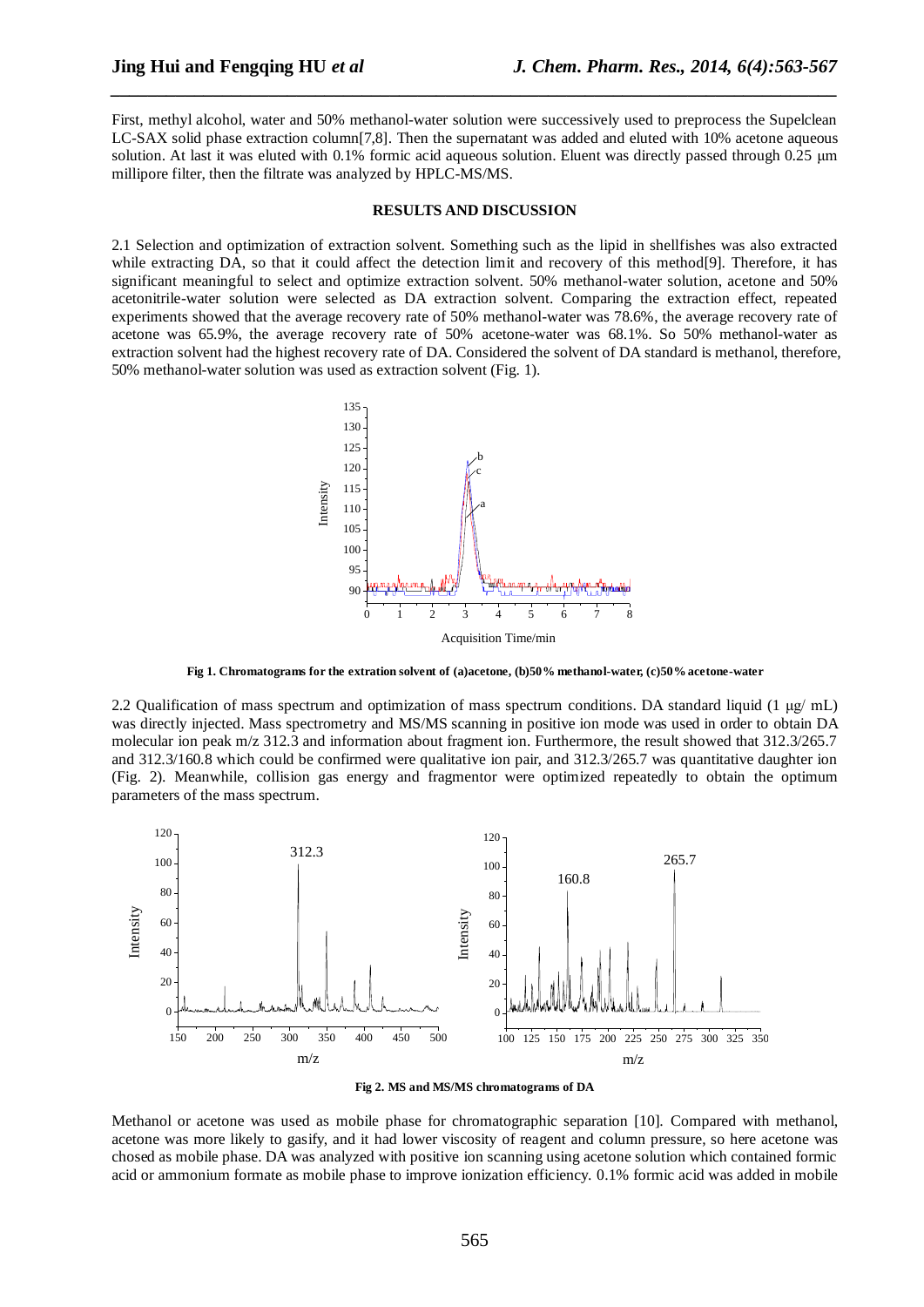phase water in order to improve the peak shape to make the result more accurate. The appearance times of DA standard and blank sample were 3.088 min and 3.061 min consistently. The good peak shape could express good separation with impurities (Fig. 3 and Fig. 4).

*\_\_\_\_\_\_\_\_\_\_\_\_\_\_\_\_\_\_\_\_\_\_\_\_\_\_\_\_\_\_\_\_\_\_\_\_\_\_\_\_\_\_\_\_\_\_\_\_\_\_\_\_\_\_\_\_\_\_\_\_\_\_\_\_\_\_\_\_\_\_\_\_\_\_\_\_\_\_*



**Fig 3. chromatograms for the separation of the (a) blank sample, (b) standard solution(100 ng/ mL), (c) blank sample with DA**





2.3 Methodology validation

2.3.1 Linear relation. Blank samples without DA was prepared into blank solution matrix according to 1.3, and the blank solution matrix was added with different concentrations of standard solution respectively as follow, six concentrations were 20.0, 50.0, 100.0, 200.0, 500.0 and 1000.0  $\mu$ g/ L [11,12]. Then linear regression analysis was used to be determinated according to the three times of average peak area y and the corresponding concentrations of DA quantitative ion x, and calibration curve could be drawned(Fig. 5).



**Fig 5. Calibration curve of DA**